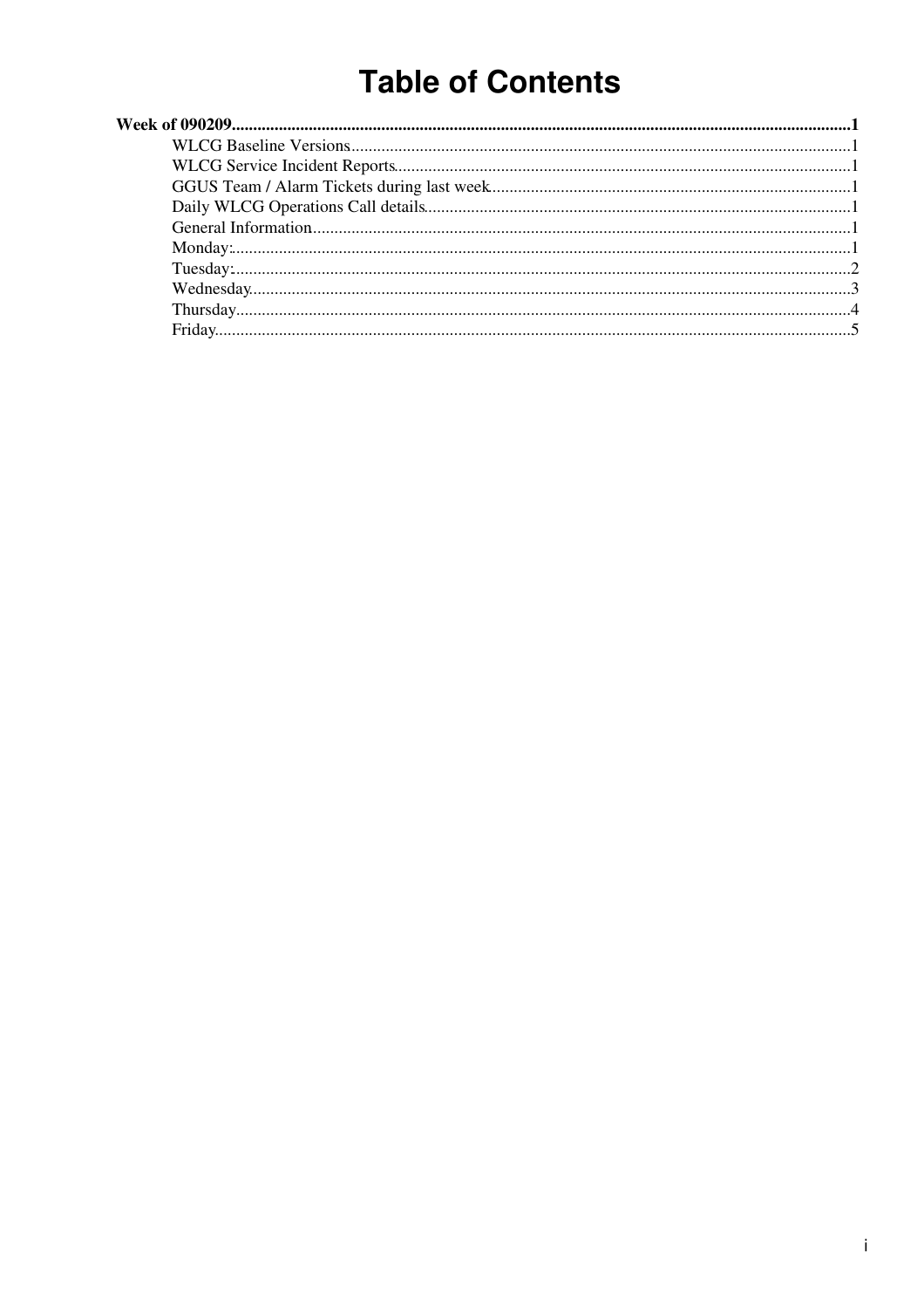# <span id="page-1-0"></span>**Week of 090209**

## <span id="page-1-1"></span>**[WLCG Baseline Versions](https://twiki.cern.ch/twiki/bin/view/LCG/WLCGBaselineVersions)**

# <span id="page-1-2"></span>**[WLCG Service Incident Reports](https://twiki.cern.ch/twiki/bin/view/LCG/WLCGServiceIncidents)**

- This section lists WLCG Service Incident Reports from the previous weeks (new or updated only).
- Status can be received, due or open

**[Site](https://twiki.cern.ch/twiki/bin/genpdf/LCG/WLCGDailyMeetingsWeek090209?skin=pattern;cover=print;sortcol=0;table=1;up=0#sorted_table) [Date](https://twiki.cern.ch/twiki/bin/genpdf/LCG/WLCGDailyMeetingsWeek090209?skin=pattern;cover=print;sortcol=1;table=1;up=0#sorted_table) [Duration](https://twiki.cern.ch/twiki/bin/genpdf/LCG/WLCGDailyMeetingsWeek090209?skin=pattern;cover=print;sortcol=2;table=1;up=0#sorted_table) [Service](https://twiki.cern.ch/twiki/bin/genpdf/LCG/WLCGDailyMeetingsWeek090209?skin=pattern;cover=print;sortcol=3;table=1;up=0#sorted_table) [Impact](https://twiki.cern.ch/twiki/bin/genpdf/LCG/WLCGDailyMeetingsWeek090209?skin=pattern;cover=print;sortcol=4;table=1;up=0#sorted_table) [Report](https://twiki.cern.ch/twiki/bin/genpdf/LCG/WLCGDailyMeetingsWeek090209?skin=pattern;cover=print;sortcol=5;table=1;up=0#sorted_table) [Assigned to](https://twiki.cern.ch/twiki/bin/genpdf/LCG/WLCGDailyMeetingsWeek090209?skin=pattern;cover=print;sortcol=6;table=1;up=0#sorted_table) [Status](https://twiki.cern.ch/twiki/bin/genpdf/LCG/WLCGDailyMeetingsWeek090209?skin=pattern;cover=print;sortcol=7;table=1;up=0#sorted_table)**

# <span id="page-1-3"></span>**GGUS Team / Alarm Tickets during last week**

- Tickets: see https://gus.fzk.de/ws/ticket\_search.php<sup>{{p}}</sup> and select "VO" this will give all tickets, including team & alarm - or use the following link:
	- $\triangle$  [In the GGUS Escalation reports every Monday](https://gus.fzk.de/pages/metrics/download_escalation_reports_wlcg.php)<sup>®</sup>

# <span id="page-1-4"></span>**Daily WLCG Operations Call details**

To join the call, at 15.00 CE(S)T Monday to Friday inclusive (in CERN 513 R-068) do one of the following:

- 1. Dial +41227676000 (Main) and enter access code 0119168, or
- 2. To have the system call you, click [here](https://audioconf.cern.ch/call/0119168) $\infty$

## <span id="page-1-5"></span>**General Information**

- Web archive: <https://mmm.cern.ch/public/archive-list/w/wlcg-operations>
- CERN IT status board: <http://it-support-servicestatus.web.cern.ch/it-support-servicestatus/>
- elogs: [https://prod-grid-logger.cern.ch/elog/CCRC'08+Logbook/](https://prod-grid-logger.cern.ch/elog/CCRC)

See the [weekly joint operations meeting minutes](https://twiki.cern.ch/twiki/bin/view/EGEE/WlcgOsgEgeeOpsMeetingMinutes)

Additional Material:

## <span id="page-1-6"></span>**Monday:**

Attendance: local(Harry, Jean-Philippe, Ricardo, Nick, Eva, Simone, [MariaDZ](https://twiki.cern.ch/twiki/bin/edit/LCG/MariaDZ?topicparent=LCG.WLCGDailyMeetingsWeek090209;nowysiwyg=1), Patricia);remote(Gonzalo, Gareth, Daniele).

Experiments round table:

CMS (DB): 1) [RAL](https://twiki.cern.ch/twiki/bin/view/LCG/RAL) had a permission denied problem this morning, promptly fixed by CMS contacts, no need for any tickets to the site. 2) Issues with many jobs pending on the gLite WMS at CERN. Main cause seems to have been unzipping input sandboxes with a first workaround to put zippedISB = false in their jdl. See complete report at

<http://indico.cern.ch/getFile.py/access?contribId=25&sessionId=0&resId=0&materialId=slides&confId=52425>

ATLAS (SC): 1) There was an upgrade of the machine hosting the ATLAS central catalogues this morning with a 5 minutes downtime. Follow-up validation checks look OK. 2) Currently site services are crashing from time to time. Restart is automatic but takes some time restarting databases so there are service gaps. The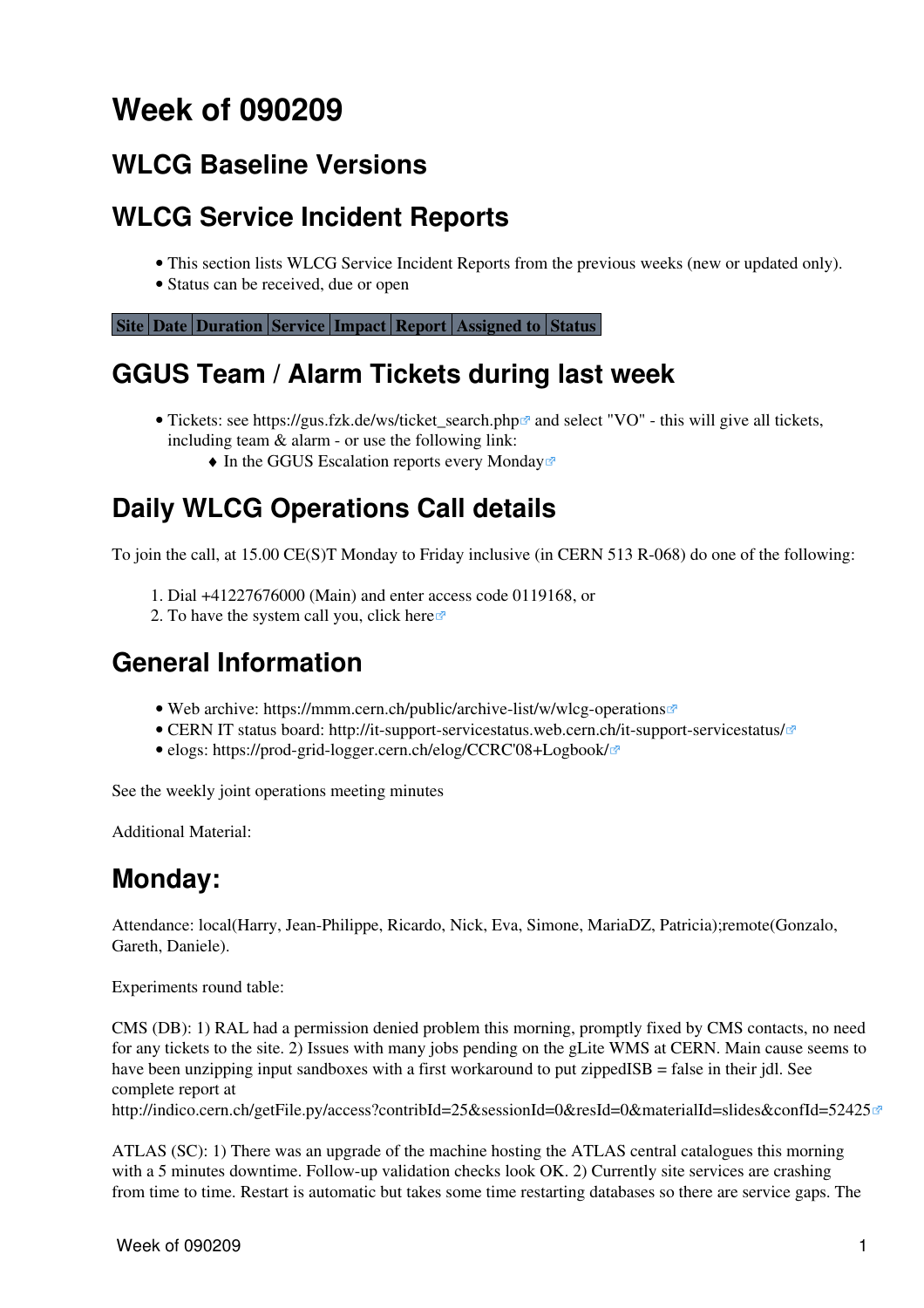#### WLCGDailyMeetingsWeek090209 < LCG < TWiki

developers are investigating. 3) ATLAS operations have decided on a new policy on AOD copies in order to avoid a disk space crisis. AOD copies at Tier 1 sites can be deleted iff they were not the originating site and iff a copy exists in their associated Tier 2 cloud.

ALICE (PM): 1) Currently running about 4000 concurrent jobs gridwide. 2) Experiencing again at CERN the serious WMS backlogs seen during the Xmas runs so working with FIO on this. The problem is not seen at [RAL](https://twiki.cern.ch/twiki/bin/view/LCG/RAL) or CNAF. 3) The French WMS is failing again - a ticket has been submitted. 4) The software area in the Cagliari Tier 2 has become inaccessible - no ticket yet.

Sites / Services round table:

FZK: Following an earlier ATLAS report that FZK were running with 20-80% failure for file transfer / stagein-out coming from pnfs overload, due to the amount of files and problems with DBload, that could be cured with ~1/2 day operation on pnfs database Jos van Wezel replied: FZK will be able to do this not sooner than Tuesday. The operation means taking down the dcache nameservice (pnfs) for all supported vos. We have to discuss this with them. The ATLAS table space has grown to disproportionate size because deleted records still linger. The quickest way to compact the db is to dump and restore it which takes an expected 5 hours in total. It may cure the problem. It may not. It will not work miracles. The SRM is still under high load and no medicine has been found yet to heal it. We most likely will dump/restore on Tuesday or Wednesday but can tell you definitely no sooner than Monday afternoon.

Databases (ED): The ATLAS online database was moved this morning. It is back up but with some residual connectivity problems.

GGUS weekly ticket review (MDZ): There were no experiment alarm tickets last week.

AOB:

## <span id="page-2-0"></span>**Tuesday:**

Attendance: local(Julia, Simone, Jean-Philippe, [MariaDZ,](https://twiki.cern.ch/twiki/bin/edit/LCG/MariaDZ?topicparent=LCG.WLCGDailyMeetingsWeek090209;nowysiwyg=1) Jamie, Eva, Nick, Harry, Luca, Ricardo, Patricia);remote(JT, Daniele, Gareth).

Experiments round table:

- CMS (Daniele) presenting yesterday propsoed mod to CMS VO card ones already asked by Pepe from PIC, commented also at yesterday's call. Attached to twiki single slide ([https://twiki.cern.ch/twiki/bin/view/CMS/FacOps\\_WLCGdailyreports#10\\_February\\_2009\\_Tuesday](https://twiki.cern.ch/twiki/bin/view/CMS/FacOps_WLCGdailyreports#10_February_2009_Tuesday)). T1 sites: some issues at several T1s over last week - affected overall status. 65% with >90% CMS-SAM tests - 88% previous week. Some minor issues: CNAF - myproxy-fts related issue (operational mistake, notified & corrected), [IN2P3](https://twiki.cern.ch/twiki/bin/view/LCG/IN2P3) glitches with SRM and HPSS - reported at weekly meeting - still seeing some export problems not strictly related to small size files. PIC: site today sched. down. Another myproxy-fts expiration (like CNAF...) just over w/e. T2: general status of CMS-SAM tests: quality is getting worse! Availability  $> 80\%$  52% sites only - 67% of sites previously. Some actions at regional level. Speed-up in restart of computing shifts to focus more closely. Andrea Sciaba presented status of USAG activities, GGUS ticket tests etc. JT- results from last week - noticed colours are different! Brown colour - undefined? Julia - maintenance. JT - can we use [GridView](https://twiki.cern.ch/twiki/bin/view/LCG/GridView) colours as presented at MB. Julia - OK. JT: undefined? Julia: grey.
- ATLAS (Simone) 2 site related issues: Canada & FTS in TRIUMF. Still uses v conservative # parallel files (3) for T1-T1 transfers. Thought we'd agreed to increase it? Several FTS channels which are set as inactive - backlog of transfers to be done. Mail -> TRIUMF. Reason for this? FZK: last week was comment about trying to clean DB for dcache. Tentative plan for Tue-Wed this week. Any news? Good news of today - ATLAS is ready to start merging HITS files. Big breakthrough - factor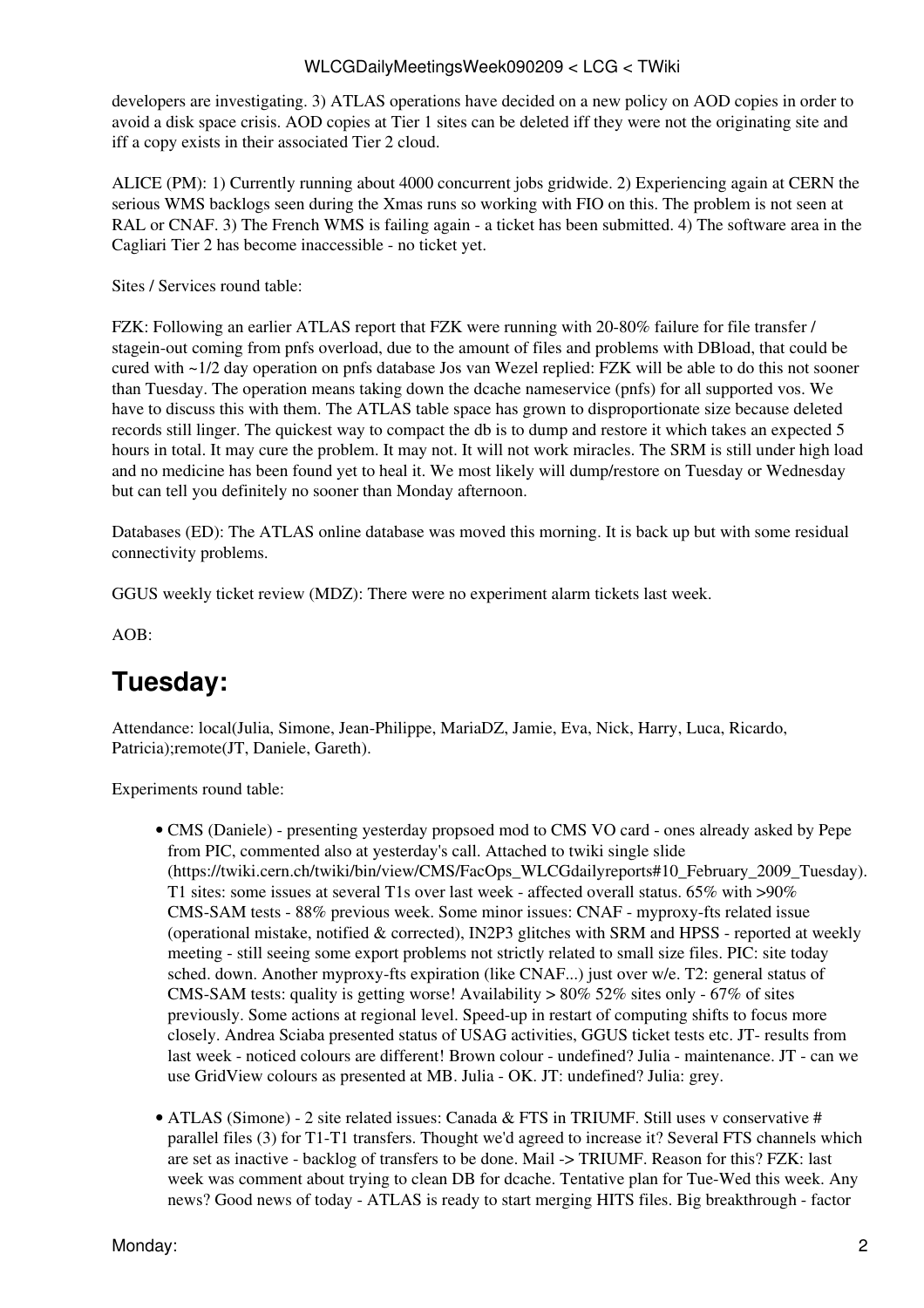10 less files for MC. Procedure retroactive - also for old hits. # files in SE will decrease... For computing model HITS should be processed and then go to tape - now with 2GB files this can be done and frees up T1 disk space - in prod end week. Next step: merge AODs - code ready but not tested.

pcache - tentative solution for jobs which try to access same file(s). Job downloads file to WN in common area - any subsequent job can use common area (cache) for certain time. Luca - talk tomorrow at GDB? Simone - intrusive as sites like to cleanup WN when jobs down. Discussion tomorrow... Sites - please participate. Julia- input files? A: y. db release tar ball is a typical example. JT - cache? yes, driven by site - can cleanup as wanted. JT - ATLAS-specific SAM tests - this morning ATLAS CE had only run successfully twice since 5 Feb. Looks like WMS related? (Same pattern as for ALICE - use same WMS? (no). Brian- good news about hits. Merging of AODs problems transferring d/s - 16K files in a d/s going to a single directory. Encourage merging of AODs! Simone - some d/s with ~20K files. # files / dir a problem? Brian - srmls on a dir has max of 1023 entries (first 1023..) Simone - only used for single files. Luca- have problems with pre-staging exercise - saw affected by bug in srm e/p. CASTOR team advises to upgrade to latest version. gsoap error.. Q: were warned by Simone that deletion rate would increase from 1 to 10Hz. Is it going ok? Simone - observed no problems...

- ALICE (Patricia) situation with WMS getting worse&worse. 3 WMS at CNAF 1 down this morning and other 2 drain-mode so no WMS in Italy for ALICE; France - opened ticket yesterday, no reaction. WMSs at CERN completely overloaded. Trying to figure out reason - 1900 jobs so why so many requests? Asked for slot at GDB (10') to discuss.. Maria - WMS in France is where? A: GRIF. Maria - assigned directly to GRIF? A: warned site admins and assigned to French ROC. Ticket 46051.
- LHCb (Simone(!)) all VO views at CERN publishing 0 as # of waiting & running jobs. Ricardo fixed today.

Sites / Services round table:

- NL-T1 (JT) srm probs over w/e (dcache at SARA). Started Sat, solved Sun. No clue in logs! Started to become slow, # db connections backed up. Restart fixed in... Next Monday 16 Feb dcache at SARA offline for part of day as being moved to more powerful m/c and o/s upgraded.
- [RAL](https://twiki.cern.ch/twiki/bin/view/LCG/RAL) (Gareth) being scanned by WN at another site! 194.67.77.133 = wn012.lxfarm.mephi.ru
- DB ( Eva) connectivity probs with ATLAS online DB fixed yesterday ~16:30.

AOB:

- GGUS (Maria ) ticket 45850 requires some debugging from FZK!
- FM (Nick) twiki page<https://twiki.cern.ch/twiki/bin/view/LCG/LCGFTMEndpoints>on FTM e-p. Effectively same as ATLAS but includes FNAL. Sites - please keep up to date!

### <span id="page-3-0"></span>**Wednesday**

Attendance: local(Harry, Jan, Miguel, Julia, Simone);remote(Daniele (CMS), John Kelly ([RAL\)](https://twiki.cern.ch/twiki/bin/view/LCG/RAL)).

Experiments round table:

CMS (DB): Ten new tickets today - all so far internal in CMS savannah system. CMS is trying to use GGUS more than in the past but first pass issues through their internal filtering. 1) CERN - [RAL](https://twiki.cern.ch/twiki/bin/view/LCG/RAL) transfers failing with device busy. Not yet clear which site. 2) Two Tier 1 Issues with thansfer errors from FNAL to US Tier 2 and slow transfers from [IN2P3](https://twiki.cern.ch/twiki/bin/view/LCG/IN2P3) to Purdue (also a USA Tier 2). 3) 4 Tier 2- Tier 2 transfer errors requiring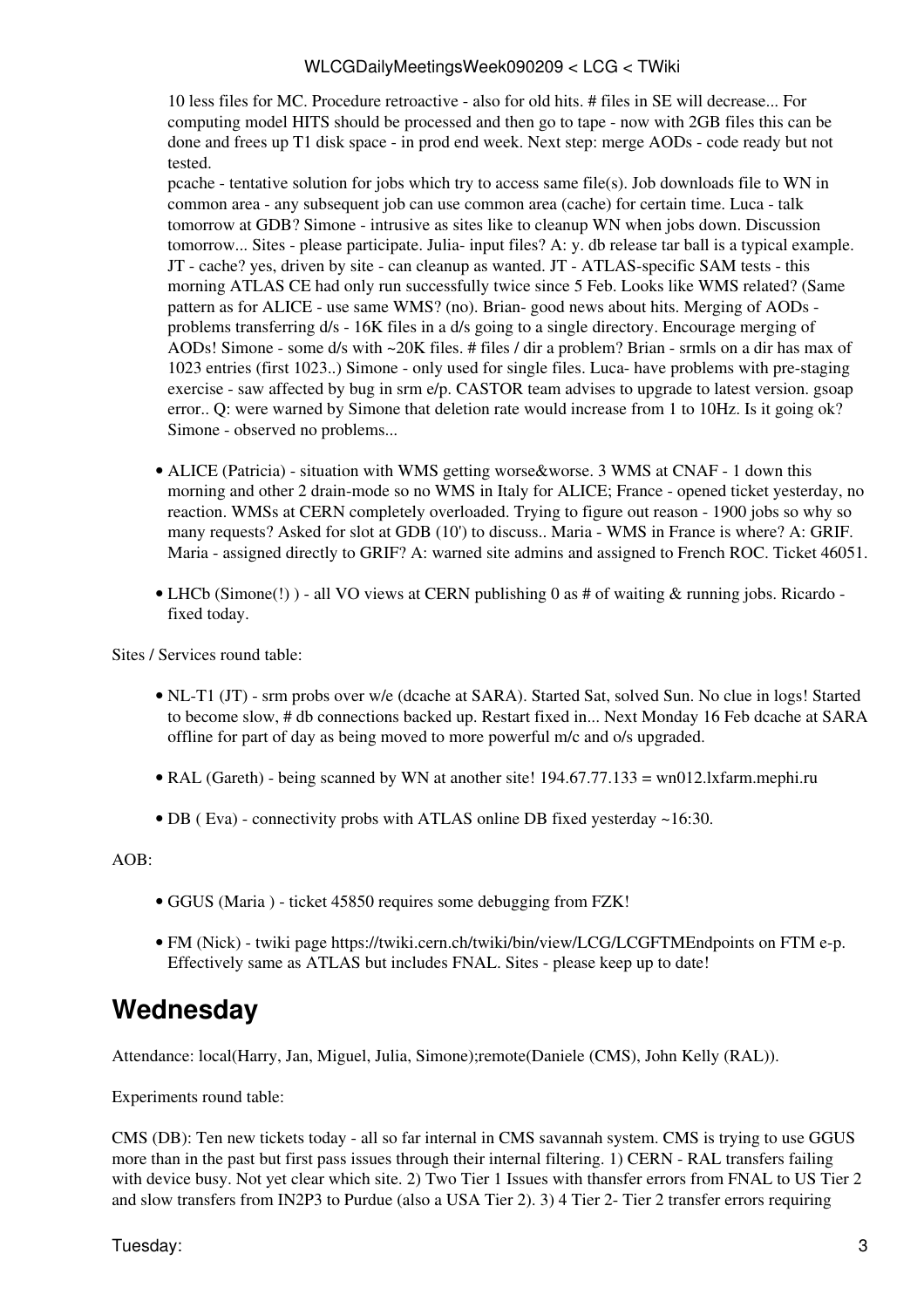#### WLCGDailyMeetingsWeek090209 < LCG < TWiki

consistency checks at the sites 4) 3 internal CMS tickets.

ATLAS (SC): Have found two new problems in the newly installed site services upgrade involving transfers into CNAF, SARA and NDGF. Was a tricky race condition in VO boxes which has already been patched at the problematic sites. There will be an upgrade to the central catalogue tomorrow to fix a few minor issues.

Sites / Services round table:

• FZK (Jos) - because of new information (the pnfs update of last Friday has significantly improved the scalability of pnfs) and the help offered by dcache.org for Wednesday 11/2 (to assist with the SRM problems) Andreas and I have decided to postpone the db shrink action to be done at 17/2 during the planned downtime for FTS and LFC. This means that tomorrow there will be intermittent restarts of the SRM in order to experiment with different settings.

It looks like some restrictions on the SRM can be reverted to the setting of early January which should reduce the SRM failure rate.

Apologies for this sudden change but we consider it the best option at the moment for all users of [GridKa.](https://twiki.cern.ch/twiki/bin/view/LCG/GridKa)

• TRIUMF (Reda) -

```
There is already a team GGUS ticket upon us. We are working on it.
We are forced to run at a lower capacity due to very high load on our FTS server causing duplicat
The good news is that FTS 2.1/ SL4 have been already deployed and configured on a much better har
Hope this clarifies the situation.
Thanks
Reda
```
CERN ([JvE](https://twiki.cern.ch/twiki/bin/edit/LCG/JvE?topicparent=LCG.WLCGDailyMeetingsWeek090209;nowysiwyg=1)): The SRM endpoints will be upgraded tomorrow to level 2.1.15. This is a maintenance upgrade which should be transparent. It will fix the problem of creating recursive directory entries.

AOB: Low attendance today due to ongoing GDB meeting.

## <span id="page-4-0"></span>**Thursday**

Attendance: local(Harry, Eva, Nick, Julia, Ricardo, Jean-Philippe);remote(Joel, Gareth, Daniele, Brian, Jeff).

Experiments round table:

LHCb (JC): Several site problems: 1) CERN has files in status 'CAN-BE-MIG' since 7 Feb. Ticket sent. Also there are very few batch jobs running at CERN - about 30 with a queue of 10000 wheras the LHCb quota should allow about 600 running. Ricardo reported no obvious misfunction but will follow up. 2) CNAF has srm endpoint giving 'destination errors during preparation phase'. 3) [IN2P3](https://twiki.cern.ch/twiki/bin/view/LCG/IN2P3) srm end point for user storage is giving globus errors. JPB clarified that these are in fact gridftp error messages. [IN2P3](https://twiki.cern.ch/twiki/bin/view/LCG/IN2P3) still has the problem of replicated raw-data dcache files being in status 'UNAVAILABLE' (first reported end-January, see GGUS ticket 45699).

During questions Jeff asked the meaning of the LHCb dashboard at FZK and [RAL](https://twiki.cern.ch/twiki/bin/view/LCG/RAL) being red (as reported at <http://dashb-lhcb-sam.cern.ch> ?). Joel confirmed these are reporting the experiment specific SAM tests and Gareth replied they were failing an srm test since 06.00 today.

ATLAS (SC): 1) They would appreciate an update from FZK on the schedule of their cleaning up of the pnfs database. 2) At CERN for some months using lcgcp to copy between pools in a castor instance has been broken (following a gridftp change). ATLAS only has a few use cases of this but a new one has just arisen and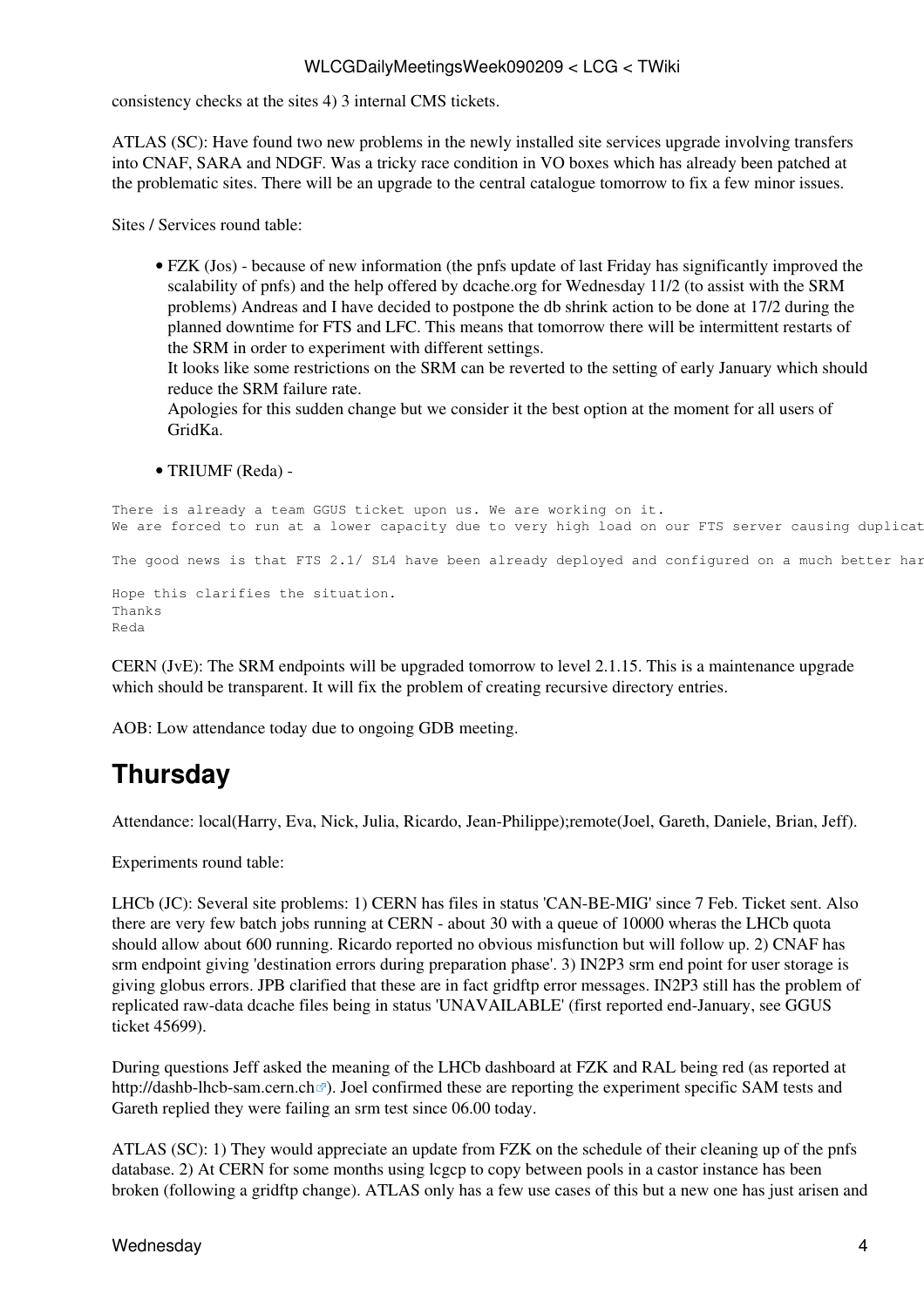#### WLCGDailyMeetingsWeek090209 < LCG < TWiki

they would now like a schedule for the repair of this problem. 3) Sites needing to communicate with ATLAS operations do so through the agreed mechanism of GGUS tickets but the ATLAS workflow for handling these is weak and it would be useful if sites could also mail the numbers of important tickets to the SCOD ([wlcg-scod@cernNOSPAMPLEASE.ch](mailto:wlcg-scod@cernNOSPAMPLEASE.ch)) for highlighted inclusion in these daily minutes.

CMS (DB): 4 open tckets of which 1 is new and 3 are internal to CMS. 1) MC production failing in Warsaw. 2) CERN to [RAL](https://twiki.cern.ch/twiki/bin/view/LCG/RAL) transfers were getting 'device or resource busy' errors so a ggus ticket was sent. This was replied as having been related to [RAL](https://twiki.cern.ch/twiki/bin/view/LCG/RAL) castor issues and there have been no errors since. Brian Davies asked how they could look for such errors in Phedex/FTS. To be followed up (Daniele/Harry). 3) [IN2P3](https://twiki.cern.ch/twiki/bin/view/LCG/IN2P3) transfers to Tier 2 failing was an issue of files not being staged in from HPSS. 4) Various minor issues at Tier 2 e.g. misconfiguration of the FTS server in Nebraska.

Sites / Services round table:

Databases (ED): Security patches were installed on the ATLAS offline DB. A CMS application was down overnight as the destination DB was being upgraded.

AOB: Nick: We have set up a debug instance of a gLite 3.1 WMS (including with a new patch) to try and understand the backlog problems being seen by ALICE at CERN.

# <span id="page-5-0"></span>**Friday**

Attendance: local(Harry, Jean-Philippe, Eva, Ricardo, Patricia, Simone, Kors);remote(Michel,Daniele, Jeremy, Michael, Gareth, Joel).

Experiments round table:

CMS (DB): In the last 24 hours a couple of new tickets for Tier 2 sites, one for Tier 3 and a few internal data consistency Savannah entries. 1) The CERN to [RAL](https://twiki.cern.ch/twiki/bin/view/LCG/RAL) 'device busy' GGUS ticket has been closed and verified. 2) FZK is getting timeout errors transferring to T2\_FR\_GRIF\_LLR. Under investigation by CMS contacts. 3) FNAL to US Tier 2 failing is still open. 4) IN2p3 to Tier 2 being slow has some progress e.g. to Pisa is resolved. 4) Getting some 'file exists' errors transferring to Strasbourg. Michel suggested some contact names.

ALICE (PM): 1) Continuing debugging the CERN WMS slow performance. Two new WMS from the PPS will be put in production with freedom to be drained/debugged as necessary. 2) CNAF have now put an upper limit to the number of jobs submitted to their WMS above which it will automatically switch to draining mode. 3) The WMS ticket to GRIF has now been closed as resolved.

LHCb (JC): 1) Have submitted a new ticket to [IN2P3](https://twiki.cern.ch/twiki/bin/view/LCG/IN2P3) following failure to get Turl. The reply that rfio is not supported is not understood. 2) Yesterdays ticket to [RAL](https://twiki.cern.ch/twiki/bin/view/LCG/RAL) was resolved by a disk server intervention. 3) CNAF have scheduled to change their srm software next week. 4) Queried progress on the low number of running jobs at CERN. Ricardo replied they would be making a few [LSF](https://twiki.cern.ch/twiki/bin/view/LCG/LSF) configuration changes next Monday to make the system more agile. The suspicion is a few users were able to submit a series of very long jobs but it is not completely understood. Joel reported they have no jobs running actively now but 4 that seem to be stuck since the end of January. Ricardo will check and kill them in that case.

ATLAS (SC): Two site reports 1) FZK will perform their pnfs database cleanup next Wednesday. 2) PIC have upgraded their FTS to level 2.1 with a new, empty database and this shows an obvious improvement in the failure rate. There are, however, a few percent of transfers failing with 'file exists' errors that are not yet understood. The transfers are a consolidation of AOD data and also input files for the next Monte Carlo production.

Sites / Services round table: